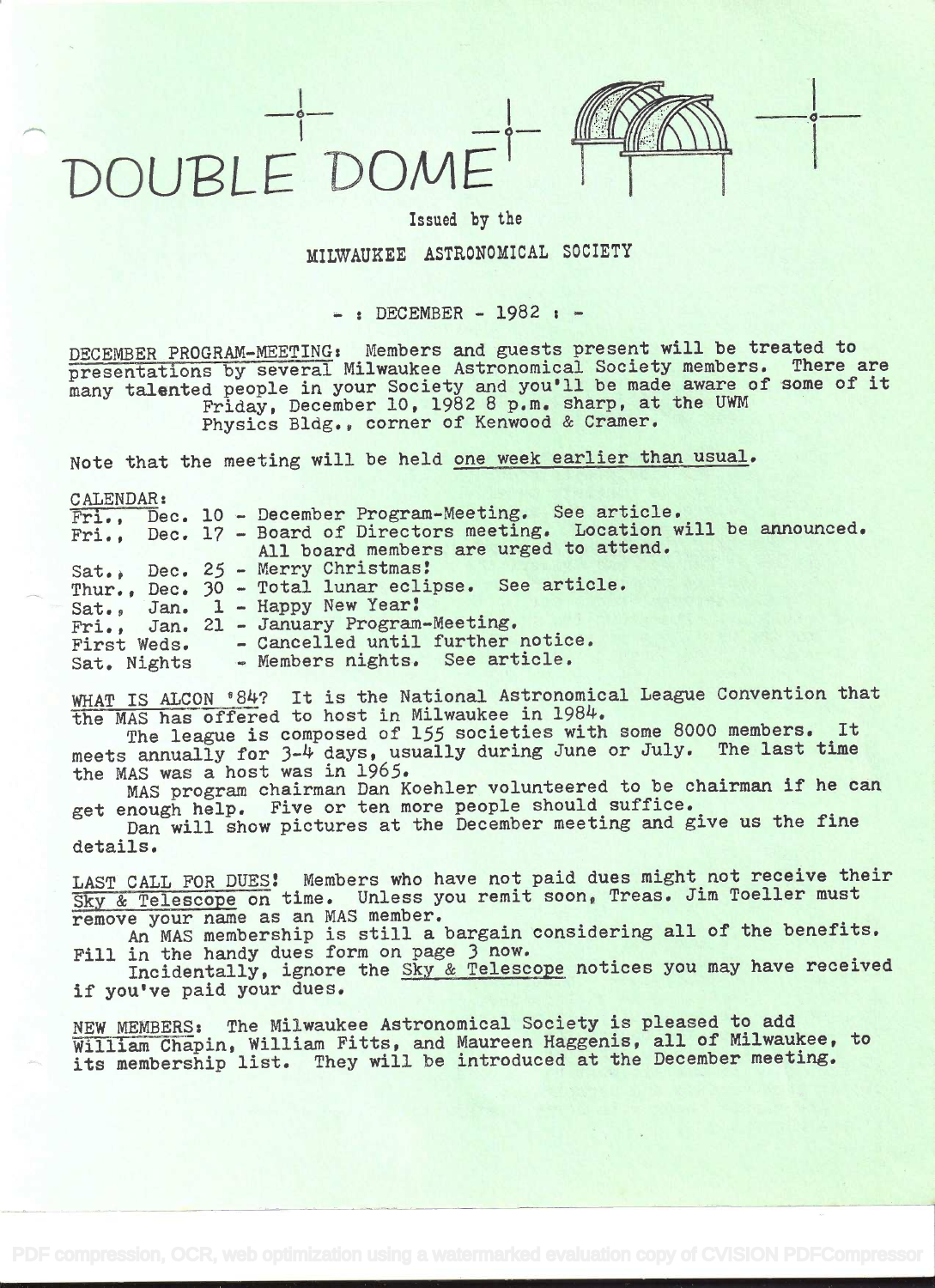MUGS AND MEMBERSHIPS make good Christmas presents. MAS coffee mugs sell for \$5.00 each and are available from Frank Roldan. See the dues tearoff for membership prices.

1983 CANADIAN HANDBOOKS should be ordered now from Treas. Jim Toeller. The handy book is full of astronomical reference information and would be a useful part of your observing equipment.

ANNUAL DINNER-MEETING: In years past, the annual dinner-meeting took place in January. Owing to the cold and frequent bad weather which is normal during January, the board and dinner committee decided to move the dinnermeeting to a nicer time of the year as was done in September.

Members present at the November meeting chose October for future annual dinner-meetings.

CELESTIAL EVENT NEARS: Hardy early risers on the morning of Thursday, Dec. 30 will see the second total lunar eclipse of the year, weather permitting. For observers in our area, this will be the last one until Aug. 16, 1989

The moon will enter penumbra at 2:52 a.m., totality will begin at  $4:58$  a.m., and the middle will occur at 5:29 a.m. Page 574 of the December Sky & Telescope gives complete details. Page 618 gives tips on timing passage of craters through the umbra.

YOU CAN STAR GAZE INDOORS and in comfort at UWMilwaukee's Manfred Olson Planetarium at Kenwood and Cramer, the same building where the MAS has its meetings. Lecture/demonstrations in astronomy are offered to classes or groups Monday through Friday during the day and evening. The shows last about one hour. The group fee is \$20 per group of up to 65 people.

For the Christmas season, special evening programs on the "Star of Bethlehem" will be shown on Friday evenings from Nov. 26 through Dec. 17 at 7, 6:10, and 9:20 p.m., \$1.00 for adults, 4.5O for children under 12. For reservations or more information, call Mr. John Harmon at  $963 - 4961.$ 

| METEOR SHOWERS | NIGHT OF MAXIMUM                                                     | PEAK RATE/HR |
|----------------|----------------------------------------------------------------------|--------------|
| Geminids       | Mon., Dec. 13                                                        |              |
| Quadrantids    | Tue., Jan. 4                                                         | 100          |
|                | Best viewing between midnight and dawn. Peak rate may occur a day or |              |
|                | two before or after maximum. Full moon December 30.                  |              |

OBSERVATORY NEWS: The optics for the 26' telescope are nearly finished. The mirror is in Arizona and should be here by Christmas. Machining of large and small parts is continuing.

But a gray cloud is hovering over the project. 26" Telescope chairman Bill Tuerck is somewhat dismayed and concerned over a growing lack of interest in the project. We cannot expect a project of this magnitude to be done by a handful of devoted people. True, not all of us are craftspersons. Some don't care. Others are helping by being financially generous. But all of us will be poppin' buttons with pride when we push buttons and electronically aim that big beauty at distant objects never before seen from the observatory.

Let's re-evaluate our time, treasure, and talent. Call Bill Tuerck at 782-2844 and ask him what he wants done. Many tasks require only a little perseverance and perspiration.

And please check with Gerry Samolyk about what else needs to be done at the observatory.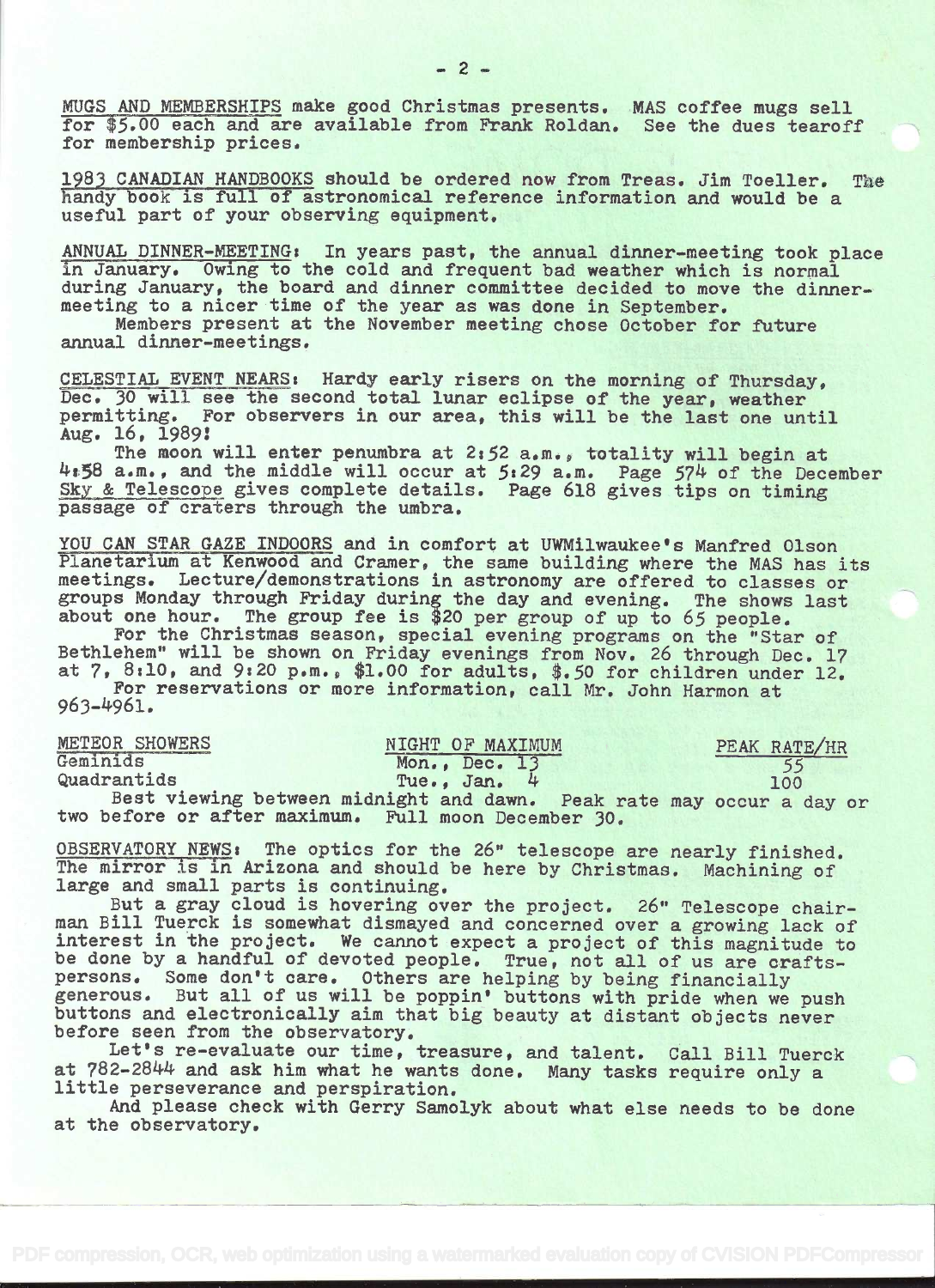SEASON'S GREETINGS from the MAS officers and directors to MAS members and their families.

The Society has accomplished a lot this year. High spots include the hosting of the 36th Annual NCRAL convention, celebration of the MAS golden anniversary, and the giant leap forward towards completion of the 26" telescope. A lot of members (and non-members) did much to bring all of this about.

Let's make the most of the coming festive season and hope that things turn around at this time for the better.

|  | MEMBER'S NIGHT KEYHOLDERS:  |                                                                                                                                                                                                                                                                                                                                           |  |                          |              |  |
|--|-----------------------------|-------------------------------------------------------------------------------------------------------------------------------------------------------------------------------------------------------------------------------------------------------------------------------------------------------------------------------------------|--|--------------------------|--------------|--|
|  | Dec. 4 P. Murn              | 464-1539                                                                                                                                                                                                                                                                                                                                  |  | Jan. 1 V. Tangney        | 327-7976     |  |
|  | 11 J. Pfannerstill 548-9287 |                                                                                                                                                                                                                                                                                                                                           |  | 8 H. Auchter             | $542 - 2158$ |  |
|  | 18 F. Roldan                | $344 - 2354$                                                                                                                                                                                                                                                                                                                              |  | 15 J. Asztalos           | 258-5626     |  |
|  | 25 T. Schmidtkunz           | 276-9675                                                                                                                                                                                                                                                                                                                                  |  | 22 P. Borchardt 445-1181 |              |  |
|  |                             | $\mathbf{1}$ , $\mathbf{1}$ , $\mathbf{1}$ , $\mathbf{1}$ , $\mathbf{1}$ , $\mathbf{1}$ , $\mathbf{1}$ , $\mathbf{1}$ , $\mathbf{1}$ , $\mathbf{1}$ , $\mathbf{1}$ , $\mathbf{1}$ , $\mathbf{1}$ , $\mathbf{1}$ , $\mathbf{1}$ , $\mathbf{1}$ , $\mathbf{1}$ , $\mathbf{1}$ , $\mathbf{1}$ , $\mathbf{1}$ , $\mathbf{1}$ , $\mathbf{1}$ , |  |                          |              |  |

Saturday night is member's night at the observatory. All members are invited to come out to observe, learn how to use the equipment available, or just chat. Call the keyholder the Fri. before his night - cancel Sat. if necessary. Keyholder should report anyway. He will also oversee tours during the week ending with his assigned night. Mr. J. Toeller (352-7144) will act on requests.

- : FULL COLD MOON THUR., DEC. 30 (SEE ECLIPSE NOTE)

JANUARY DOUBLE-DOME DEADLINE: Friday, January 7. Please notify the editor of items to be included in the January issue by this date.

DIRECTORY:<br>President - Francisco Roldan - 344-2354 Vice President - Eileen Korenic - 541-3999 Program Chairman - Daniel Koehler - 544-1178 MAS Secretary, 26" Telescope Chairman - William Tuerck - 782-2844 Treasurer - James Toeller - 352-7144 Observatory Director - Gerry Samolyk - 258-5626 Asst, Obs, Director - John Asztalos - 258-5626 Double-Dome Editor - LeRoy Simandi - 933-3052 MAS Observatory - 18850 W. Observatory Rd., New Berlin - 542-9071 

DUES REMITTANCE

December, 1982

Please mark this tear-off and include it with your remittance made payable to Mr. James Toeller, 407 W. Mall Rd., Milw., Wis. 53217 (352-7144).

|  | $\cup$ in the construction of the component of $\mathcal{F}$       |
|--|--------------------------------------------------------------------|
|  | General Membership @ \$20.00                                       |
|  | Family Membership @ \$20.00 plus \$1.00 for each additional family |
|  | member.                                                            |
|  | Non-Resident @ \$15.00                                             |
|  | Junior Member (under 16) @ \$12.50                                 |
|  | Founder Member @ \$7.50                                            |
|  | Donation to 26" (0.6m) Telescope Completion Fund (tax deductible)  |
|  |                                                                    |

Name<br>Address, zip, & phone Address, zip, & phone\_\_\_\_\_\_\_\_\_\_\_\_\_\_\_\_\_\_\_\_\_\_\_\_\_\_\_\_\_\_\_\_\_\_\_\_\_\_\_\_\_\_\_\_\_\_\_\_\_\_\_\_

Thank you for supporting the Milwaukee Astronomical Society.